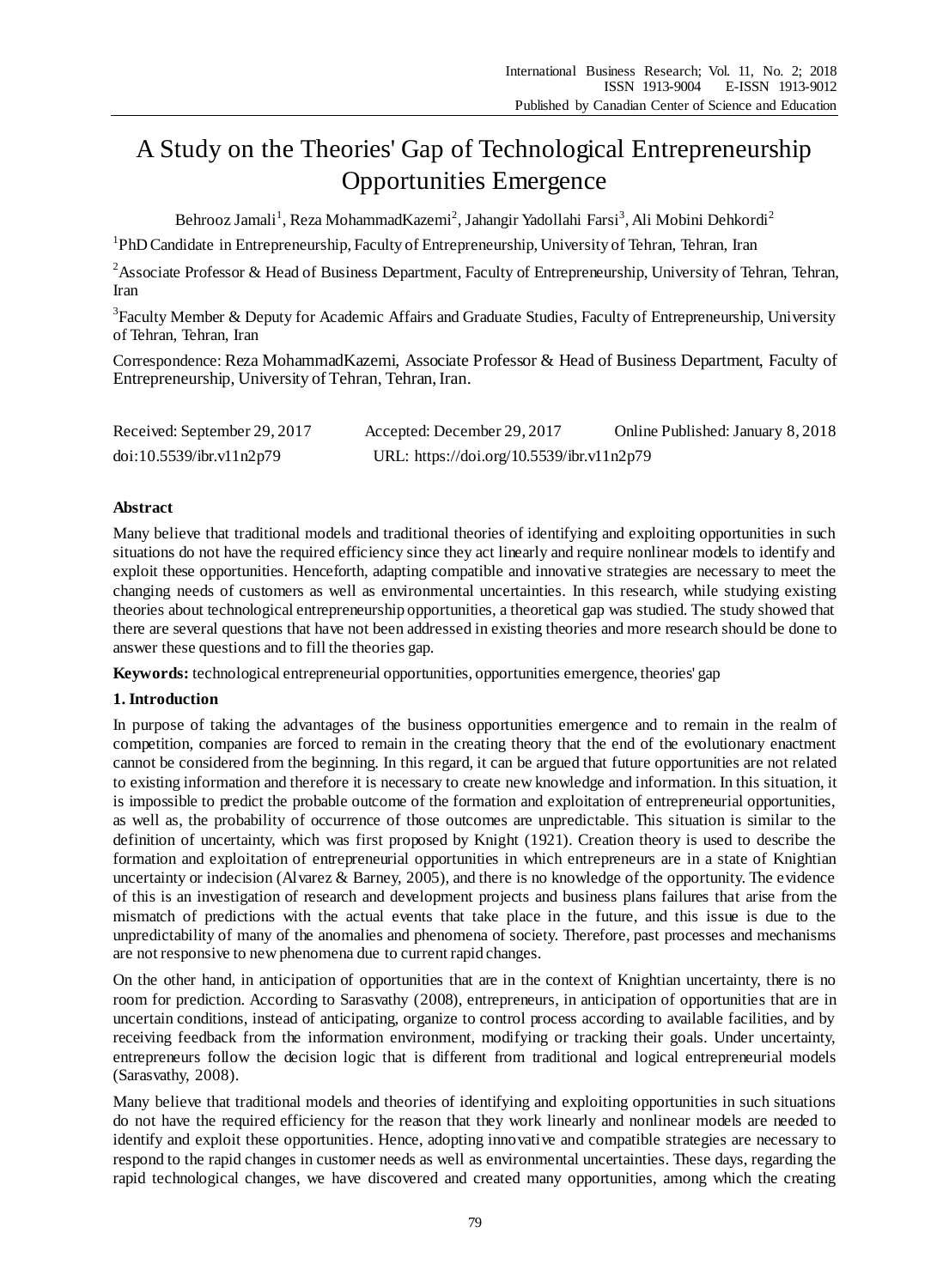opportunities have formed great value, for example, eBay 1.3 billion dollars, Yahoo 3.18 billion dollars, Facebook 33 billion dollars, WhatsApp 22 billion dollars. These statistics show the importance of emerging opportunities through entrepreneurial actions (Alimadadi et al., 2018). In the present research, the concept and theories of technological entrepreneurship opportunities have been investigated and the gap between existing theories has been studied based on previous studies.

# **2. Technological Entrepreneurial Opportunities**

Wood and McKinley (2010) present a conceptual model of the production of entrepreneurial opportunities with a constructivist approach that assumes that the process of constructing opportunities involves various stages, including the conceptualization of an idea, objectification of the idea and approving the idea of a new business by an entrepreneur. All ideas will not survive in these stages. Between the stage of conceptualization and objectivity, some ideas are abandoned intended for lacking objectivity. Also, between the stage of objectification and approval, some of the opportunities are left out due to the insufficient support of resources (Wood and McKinley, 2010).



Post hoc reconstruction

Figure 1. Opportunity creation process (Wood and McKinley, 2010)

In this process, opportunities arise when the entrepreneur, through the social world, has a cognitive assessment of reality. This process starts from an early idea in the entrepreneur's mind (Wood and McKinley, 2010).

## *2.1 Process of Objectivity of an Opportunity*

In the stage of objectivity, the entrepreneur participates in a meaningful process. In this process, the entrepreneur tests the profitability of his initial idea by interacting with his counterparts, such as friends, family members, coaches and other people who have close ties with the entrepreneur and those who trust the entrepreneur. This step is due to uncertainty about the ability to profitability and the entrepreneur chooses their counterparts for access and trust. In the meantime, not all peers share the same value, but peers who have more knowledge, their beliefs give them more weight in objectivity. The objectivity stage transforms the idea into an objective opportunity, which is the quality of a foreign reality, for the entrepreneur. The greater the agreement between well-informed counterparts about the profitability of an idea, the greater likelihood of an entrepreneur's opportunity, and thus more entrepreneurial action (Wood and McKinley, 2010).

## *2.2 Process of Adopting the Opportunity*

At this stage, ideas that have become an objective opportunity in the stage of objectivity may lead to an opportunity adopting level. At this point, the entrepreneur begins to participate in focused efforts to examine the likelihood of attracting resources for investment in time. This stage involves active participation in the social environment and bringing together a group of stakeholders that is wider than the group of counterparts in the previous phase. The entrepreneur strives to attract stakeholders to a future approach and ultimately reaches a common understanding of it, including an ongoing process including negotiating with potential investors, getting in touch with potential employees, examining potential clients, and Searching for required technology. With this exertion, the entrepreneur receives feedback from the stakeholders that will help him improve the next steps to influence on stakeholders. If common understanding between stakeholders is developed, the objectivity of opportunity for entrepreneurs and stakeholders will be strengthened. The constructivists believe that at the stage of adoption, the knowledge and beliefs of the external actors are influenced by the entrepreneur and vice versa. In general, the adoption of the opportunity is a social and cognitive process that, by bringing stakeholders into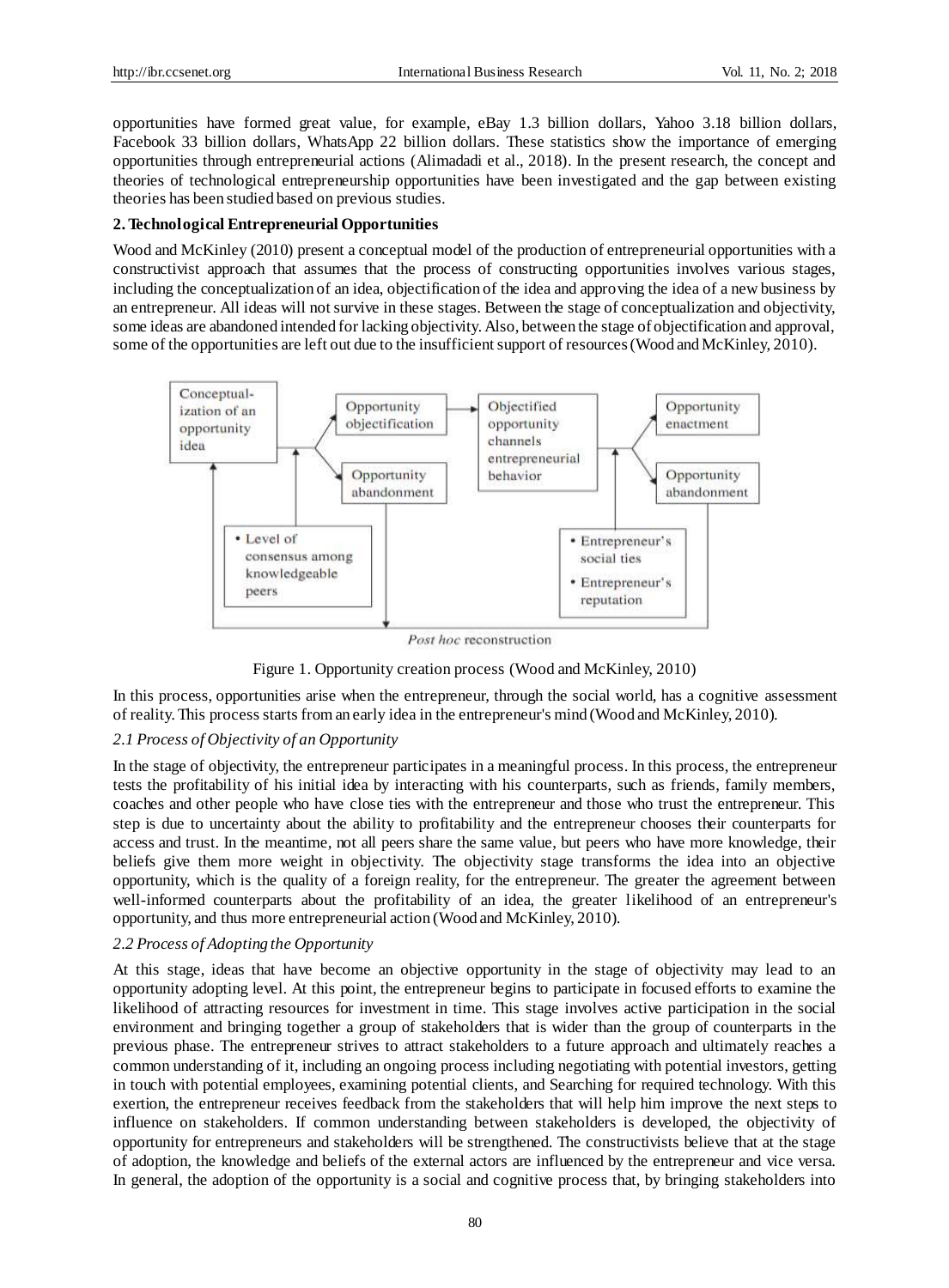objectivity of opportunity, the entrepreneurial project becomes an objective opportunity for exploitation (Wood and McKinley, 2010)

## *2.3 Entrepreneur in the Process of Producing Ideas*

Wood and McKinley (2010) indicate the importance of social ties and fame at the stage of adapting opportunity. By increasing social ties, access to stakeholders will be enhanced, which will facilitate the attraction of financial resources and human resource. Entrepreneur's reputation has also led to a decline in stakeholders' uncertainty about the successful adoption of an objective opportunity. In other words, fame leads to a positive signal to the stakeholders about the appropriateness of adoption of an opportunity (Wood and McKinley, 2010).

## **3. The process of the Emergence of Technological Entrepreneurship Opportunities**

### *3.1 Process Approach*

The approach currently addressed in entrepreneurship literature is a process approach (Davidsson, 2005). Davidsson (2005) points to the existence of several process models in entrepreneurship, which states that given the fact that there are experimental process models inversely, it is believed that the use of these models depends on the context. He wondered if there was the best process. Via this question, he introduces two different models of the entrepreneurial process, the models presented by Bhave (1994) and Sarasvathy (2001), arguing that most of the real-world processes are at the point between these two types of linear processes (Analytical and programmed) and emerging (creative and repetitive), and the superiority of one model to another depends on the proportion of the type of process and other key factors, i.e. the entrepreneur, the environment and the opportunity features or idea. Therefore, targeting an entrepreneurial process in the proper field, it provides a model of entrepreneurial components. The main point in this model is that there is no direct relationship between process and performance, nonetheless, the relative success of a process depends on its fitness with the entrepreneur, idea or opportunity and environment characteristics (Davidsson, 2005).



Figure 2. Entrepreneurial components (Davidsson, 2005)

Concerning the fitness between the entrepreneur and the idea and environment, literature points to the fact that entrepreneurs are looking for ideas that can use their own unique interests and skills in them, which is a central issue in resource-centered theory. This fitness is in accordance with the Impact Model (Sarasvathy, 2008), which begins with entrepreneurial resources. Also, the bricolage theory (Baker & Nelson, 2005) emphasizes the use of available resources by an entrepreneur. For example, this fitness refers to the difference between experienced and novice entrepreneurs in choosing ideas. Experienced entrepreneurs are able to choose between intuitive, innovative and analytical decision-making methods in accordance with the degree of uncertainty associated with the idea, while novice entrepreneurs are not able to differentiate between different situations and thus similar methods are used for different situations with varying degrees of uncertainty. The ability of experienced entrepreneurs to adopt the decision-making method to the position enables them to choose any type of idea, while it is suggested to novice entrepreneurs to choose ideas that there is less uncertainty and analytical methods are suitable for this type of entrepreneurs (Davidsson, 2005).

### *3.2 Source-driven Theory*

Penrose (1959) describes how the company's resources influence its growth, in which insufficient resources limit growth. Barney (1991) presented the principles of source-centered theory and developed it. He provided an accurate definition of resources and a complete set of features that transform a resource into a potential source of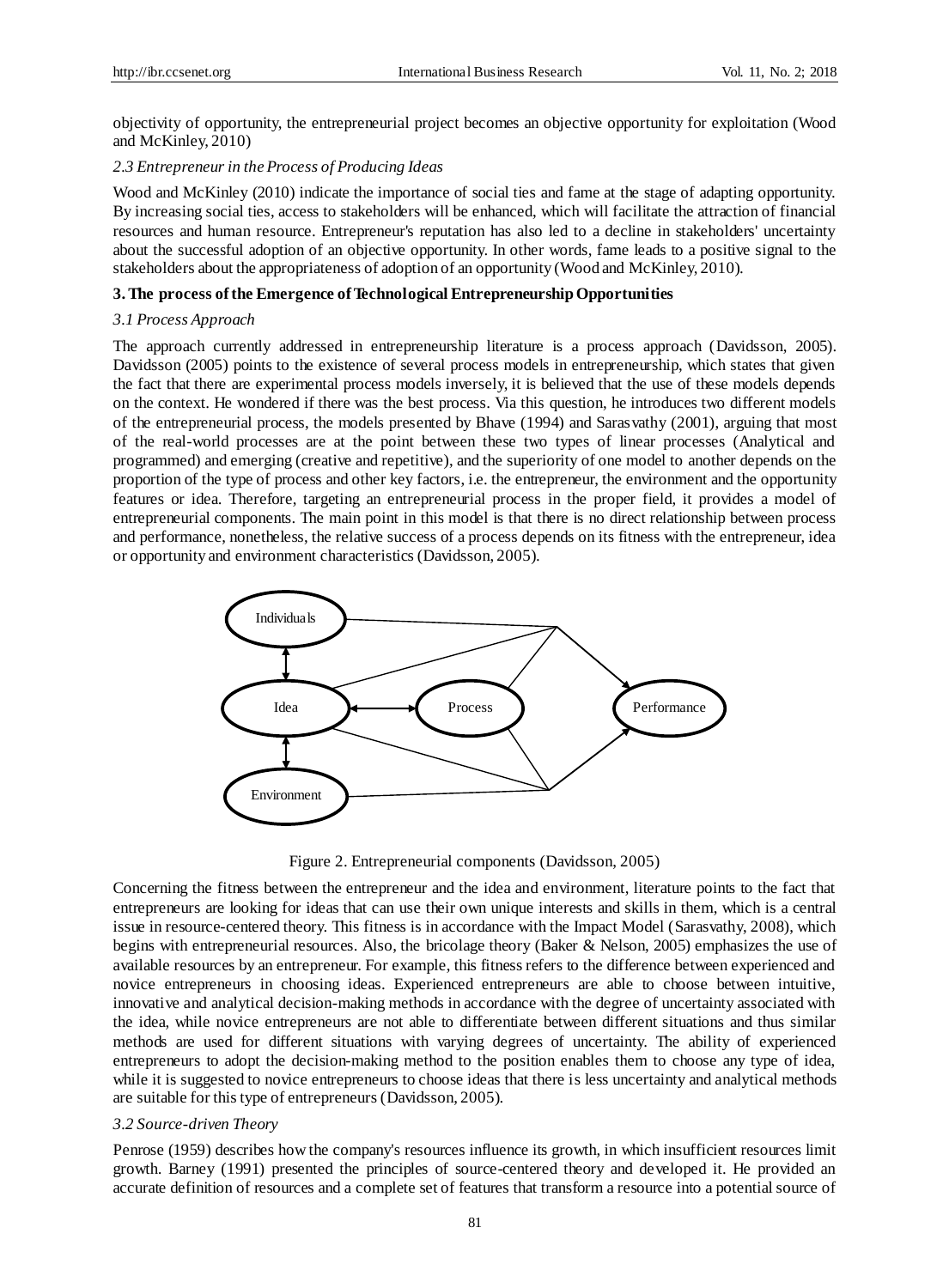competitive advantage (value, scarcity, non-immutability, and non-interchangeability).

Alvarez and Busenitz (2001) described the use of resource-centric approach in entrepreneurship and examined the relationship between source-centered theory and entrepreneurship. They referred to heterogeneity as a common feature between two source-centered and entrepreneurial theories. But in source-centered theory, the focus is on resource heterogeneity, while entrepreneurship theory focuses on heterogeneity in the belief that there is resource value that enables entrepreneurs to transform homogeneous resources into heterogeneous outputs and have a better choice than others. The main question in the application of resource-centered theory in entrepreneurship is that of the source of heterogeneous sources of entrepreneurship. In this regard, Baker and Nelson (2005) use the concept of Bricolage (Lvi-Strauss, 1966) and according to Penrose's (1959) That companies may offer heterogeneous value based on seemingly homogeneous resources, a process model provides a process for the behavior of entrepreneurs in combining resources and adopting their own resource environment in Penrose's environment (Baker & Nelson, 2005).

Wernerfelt (2011) has considered a process in which a company can home resources. He argued that current resources create asymmetry in competition for new sources. He argued that current resources create asymmetry in competition for new source (Wernerfelt, 2011). This argument is consistent with the first type of path dependence, which was proposed by Alvarez and Barney (2007) and referred explicitly to the theory of action since in the theory of action, entrepreneurs responded to the questions "Who am I? What I know and who I know. "And finally, the answer to the question" What can I do? "(Sarasvathy, 2008).

## *3.3 Theory of Uncertainty*

Uncertainty is one of the fundamental concepts in most entrepreneurial theories (McMullan and Sheffield, 2006); in the creation Theory, for the decision to invest in an opportunity, the important consequences of this decision is not certain and the probability of these results when making a specific decision is unclear thus the entrepreneur faces a lack of trust (Knight, 1921) (Alvarez and Barney, 2007).

Many theories have conceptualized the role of uncertainty in entrepreneurial action to explain why an entrepreneur opted an opportunity. On this basis, two main trends emerged in the conception of uncertainty in entrepreneurship literature.

1. The first stream focuses on perceived uncertainty and seeks to differentiate between entrepreneurs and non-entrepreneurs based on differences in their knowledge. Therefore, uncertainty is considered as an obstacle to entrepreneurial action. In this context, there are some entrepreneurial entrepreneurs who know what to do and the distinction between entrepreneurs and non-entrepreneurs is that entrepreneurs know what they should do, that is, less understanding of uncertainty.

2. The second flow tends to endure uncertainty and sees the distinction between entrepreneurs and non-entrepreneurs in the difference between their motivation, their attitude and their willingness to take risks. Therefore, unwillingness to tolerate uncertainty is an obstacle to entrepreneurial action. In other words, entrepreneurship is not seen as the result of less understanding of uncertainty, but rather as a result of the desire to tolerate the uncertainty that everyone faces (Bauer et al., 2017).

Milliken (1987) distinguishes between three types of uncertainty faced by decision makers (McKelvie et al., 2011):

1. Situational uncertainty refers to situations in which actors do not have the ability to predict changes in the environment and understand the environment unpredictable. The question an actor faces in this uncertainty is, what is happening in the environment? Dynamics in an entrepreneurial environment leads to uncertainty of certainty that uncertainty in customer demand or technology is classic examples of it (McKelvie et al., 2011).

2. The effect of uncertainty, which is defined as the inability to predict the effect of future approval on the organization or the prediction of the effect of environmental changes on the organization. The question of an actor in this situation is what is the events influences on me in the environment?

3- The uncertainty of answer is defined as the lack of knowledge about response options or inability to predict the results of choosing a response. An important question in this uncertainty is what to do in this regard relating to external events?

Sarasvathy (2008), similar to Milliken (1987), identifies three types of uncertainty which entrepreneurs face:

1. The uncertainty of a statement in which its results and distribution are not known.

2. Objectives ambiguity where priorities are not clear. Even the entrepreneur himself does not know exactly what he wants.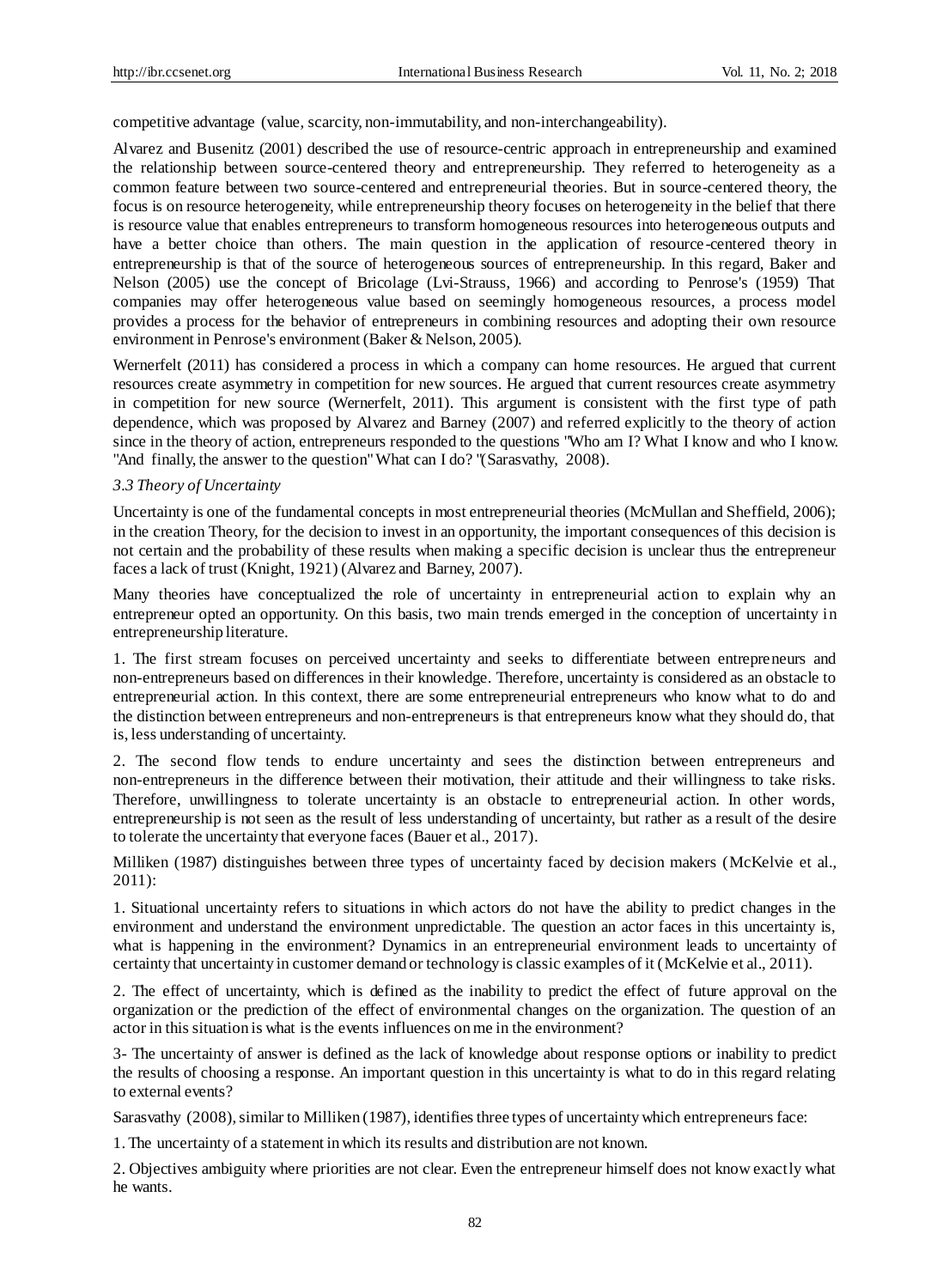3. Isotropic uncertainty in which it is unclear what elements should be considered and ignored in the environment? For example, which elements of customer's feedback should be considered and what should be ignored. He knows the question of potential customers in the same way that we intend to determine the foods that are not consumed by examining the contents of a waste bin (Sarasvathy, 2008)

## *3.4 Institutional Theory*

North (1990) defines institutions as human constraints that construct social, economic, and political interactions. From the perspective of North, institutions are designed by humans to establish order exchanges and reduce uncertainty. These constraints determine the cost of production and exchange, as a result of business start-ups, and the profitability and feasibility of economic activity (Veciana & Urbano, 2008). Scott (1995) defines institutions in three categories of law (laws, regulations, and rules), normative (defines legitimate means for pursuing values), and cognition (refers to implied beliefs) (Scott, 1995), which provides incentives to direct or inhibit social behavior, such as entrepreneurial activity in an economy. The legal entities include government regulations and industrial agreements and standards that guide entrepreneurs' behavior by means of rules such as rules of play, supervision, and coercion. Normative institutions guide the behavior of entrepreneurs by defining what is right or expected in different business and social situations. These institutions include values (what is rightly considered) and norms (how things must be done according to values) that create rules for obedience. Cognitive institutions are rules and mental definitions that define the range of correct behaviors and beliefs (Stenholm et al., 2013).

There are three streams in the application of the theory of entrepreneurship (Bruton et al., 2010):

1. The first stream explores the impact of institutional conditions on entrepreneurship, in which the developed institutional environment fosters entrepreneurship and improves the inadequacy of the institutional environment of entrepreneurship. The lack of formal institutions or the lack of unofficial institutions to replace them, due to increased transaction costs, is a hindrance to entrepreneurship. Also, the existence of complicated and excessive regulations, which requires entrepreneurs to spend considerable time and money to meet the requirements, has the same result. Therefore, institutional environment is also effective not only on entrepreneurial entry rates but also on the path to entrepreneurial actions (Bruton et al., 2010).

2. The second one is related to the relationship between legitimacy and entrepreneurship and addresses how entrepreneurs are seeking acceptability for their businesses. In other words, entrepreneurs have to take the desired behaviors of a given system in a social system because otherwise they will be sanctioned by deviating from accepted norms (Bruton et al., 2010).

3. The third stream deals with institutional entrepreneurship. Entrepreneurs work in areas that have not yet developed. Accordingly, DiMaggio (1988) argued that entrepreneurs may, alone or with the participation of others, build new institutions that help develop their field of activity or organization. So entrepreneurs may improve the environment as an entrepreneurial entity and create structures that help their business (Bruton et al., 2010). The concept of institutional entrepreneurship answers the question of how new institutions are developing and changing. Therefore, institutional entrepreneurship involves the activities of actors who have an interest in consolidation some institutions or those who use resources to create new institutions or change them (DiMaggio, 1988; Bruton et al., 2010).

# **4. Theoretical Gaps**

# *Under what conditions will the opportunity be created for discovery, or for the discovery opportunity of creation?*

A creation opportunity may turn into an opportunity for discovery, and vice versa. The conditions in which these transformations can take place requires extensive study. Of course, given that the discovery opportunities rooted in critical realism and creativity opportunities are rooted in evolutionary realism, the attempt to develop a single theory of both opportunities is like mixing water and oil, maybe They will be combined for a time, but will be re-detached again(Alvarez & Barney, 2010).

# *How can organizational and psychological processes be used to combine decision-making processes in terms of risk and uncertainty?*

The study of the formation of opportunity is a reminder that opportunities have a complex nature and have aspects of risk and uncertainty. For example, an entrepreneur may know enough about the likelihood of being able to fund the bank but not enough informed about how customers can respond to new product technology. The first aspect is the risk and the second one is uncertainty. In this case, the entrepreneur may be involved in both the process of creating and discovering the opportunity, but the probability that a single aspect of this process of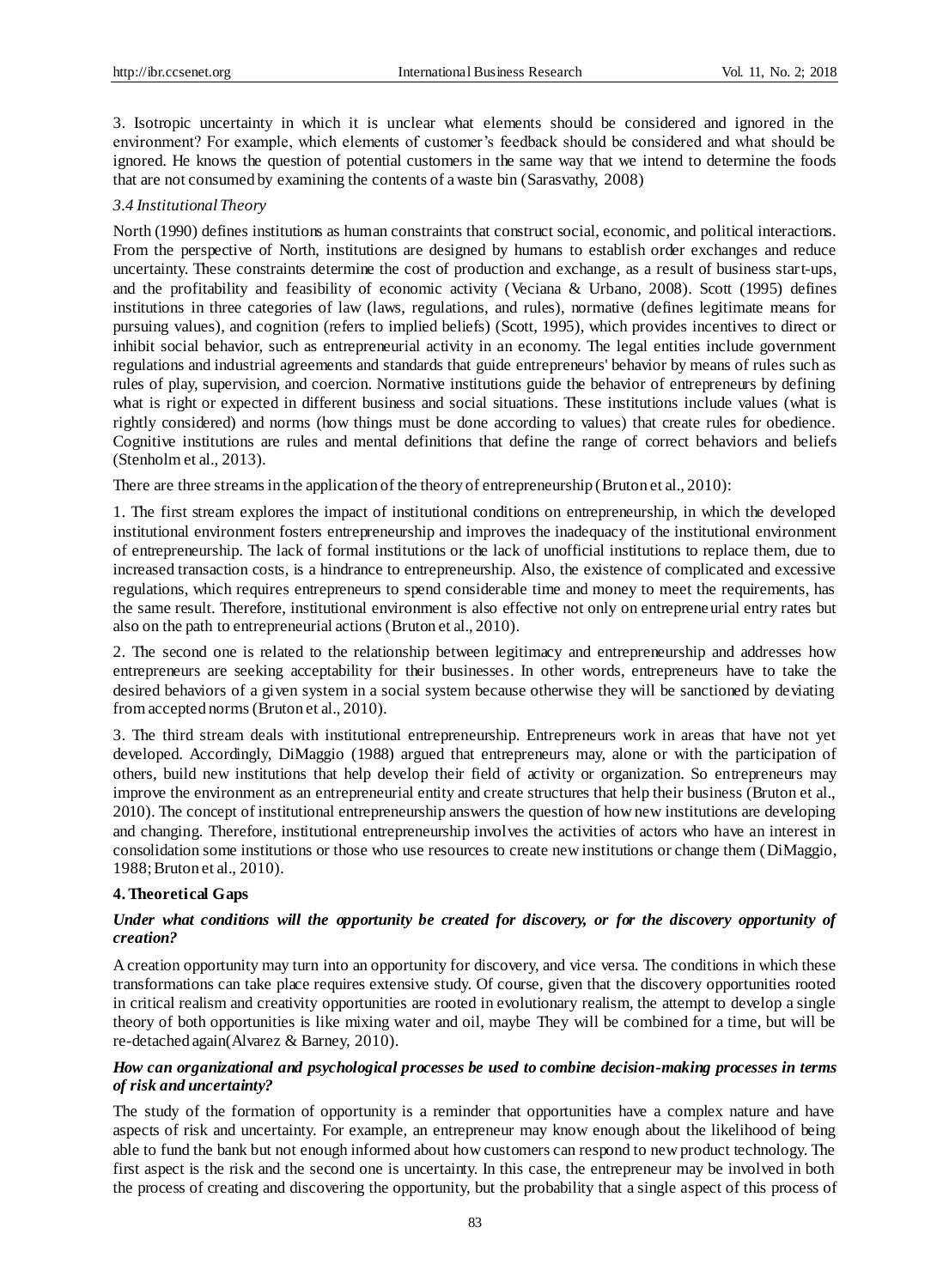forming opportunity involves both the mode of creation and the discovery of opportunity is low. However, entrepreneurs and others involved in the processes of creation and discovery simultaneously face an unmanageable challenge: how to apply two different decision-making approaches at the same time. Opportunity discovery includes a set of skills, such as data collection and analysis using risk-based decision-making tools. The creation of opportunity involves a different set of skills, such as intuitive, deductive, and repetitive decisions. Is a single decision maker, which can be involved in both the decision-making process simultaneously, a person or a company? For both the individual and the company, the combination of these skills involves a new type of two-sided power that cannot be simultaneously investigated and exploited (Tushman & O'Reilly, 1996), but can simultaneously detect and create Slowly The psychological and organizational processes that make this type of dysfunctional are to be described (Alvarez et al., 2013).

## *How the relationship between the micro level processes adopts the mood and the macro level process The theory of evolution (change, selection, maintenance)*

Weick (1979) observes that adoption at the individual level can lead to evolutionary processes at the organization level. Likewise, Ruef et al., (2003) observed that evolution at the organizational level includes a kind of adoption process at the individual level, as described by Weick (1979). The relationship between the process of adopting the creation and the evolutionary theory of entrepreneurship needs to be further developed. Although it seems that understanding the process of creating the opportunity may eventually approve the relationship between micro-level processes and macro-level processes of change, selection and maintenance of organizations (Alvarez & Barney, 2010).

Appearing Companies created to exploit the opportunities of creating the first companies in a crowd. These organizations do not have existing stock companies for imitation, and therefore a challenge for the organization here is to establish it in a new form (McKelvey, 1982). Therefore, the perception of the emergence of a company that seeks to create and exploit a creation opportunity may differ from the perception of the emergence of a company to exploit a creative opportunity (Alvarez & Barney, 2010).

## *Application of creation Theory in Company Theory (Exchange Cost Theories and Defective Contract Theory)*

Although the level of analysis in the process of creating the opportunity is usually considered by the individual, business processes can, in fact, be considered at the level of the group, company or organization (Alvarez & Barney, 2007). The study of the formation and exploitation of opportunities on the one hand and the theory of the company, on the other hand, are inter-related (Alvarez and Barney, 2005). Indeed, one way to form and exploit opportunities is to use a company, the hierarchical administration of the economy of exchange cost (Williamson, 1985) and the incomplete contract theory (Hart and Moore, 1988). These theories assume that the decision is about how to handle an exchange under risk conditions rather than uncertainty (Alvarez & Barney, 2008). The exchange cost theory assumes that at the time of creating the company, the exchange parties can estimate the relative value of the investment to complete an exchange. Also, in the incomplete contract theory, it is assumed that one can estimate who has the most revenue from the exchange. Uncertainties do not exist (Alvarez and Barney, 2007). Therefore, the process of creating and exploiting opportunities is a significant challenge for the application of economic theory. Under the conditions of uncertainty, economic actors cannot understand, even in the probable way, how the opportunity arises, and as a result of the conditions of exploitation, and who will exchange the most benefits in exchange. In conditions of uncertainty, resources and capabilities must also be combined to form and exploit the opportunities of the people. When decision variables are considered by the economy of transaction costs and incomplete contract theory, it is unclear at the time of the decision how decisions about hierarchical management and the allocation of residual rights should be made?

In company behavioral theories, focusing on the origin, modification, and transfer of current organizational methods and focusing on organizational processes may be useful resources for theorizing for connecting the creation of the opportunity and the corporate theory. In other words, the emphasis is on how events and experiences turn into decision-making processes and routines decisions may be the best flow of research to understand the relationship between the opportunities and the companies that are used to exploit them. Alvarez and Barney (2005) refer to some of the possible tools that can be used to create and exploit creative opportunities. In general, when researchers begin to examine corporate theory questions in terms of decision-making in a state of uncertainty, research in the area of the process of creating opportunity creates a greater understanding of the conditions under which the various forms of exchange management, such as markets, Hierarchies and intermediate forms of administration are selected (Alvarez et al., 2013).

### *Investigating the relationship between the creation of opportunity and organizational forms*

Traditionally, theories of the corporation have focused on the conditions under which those economic actors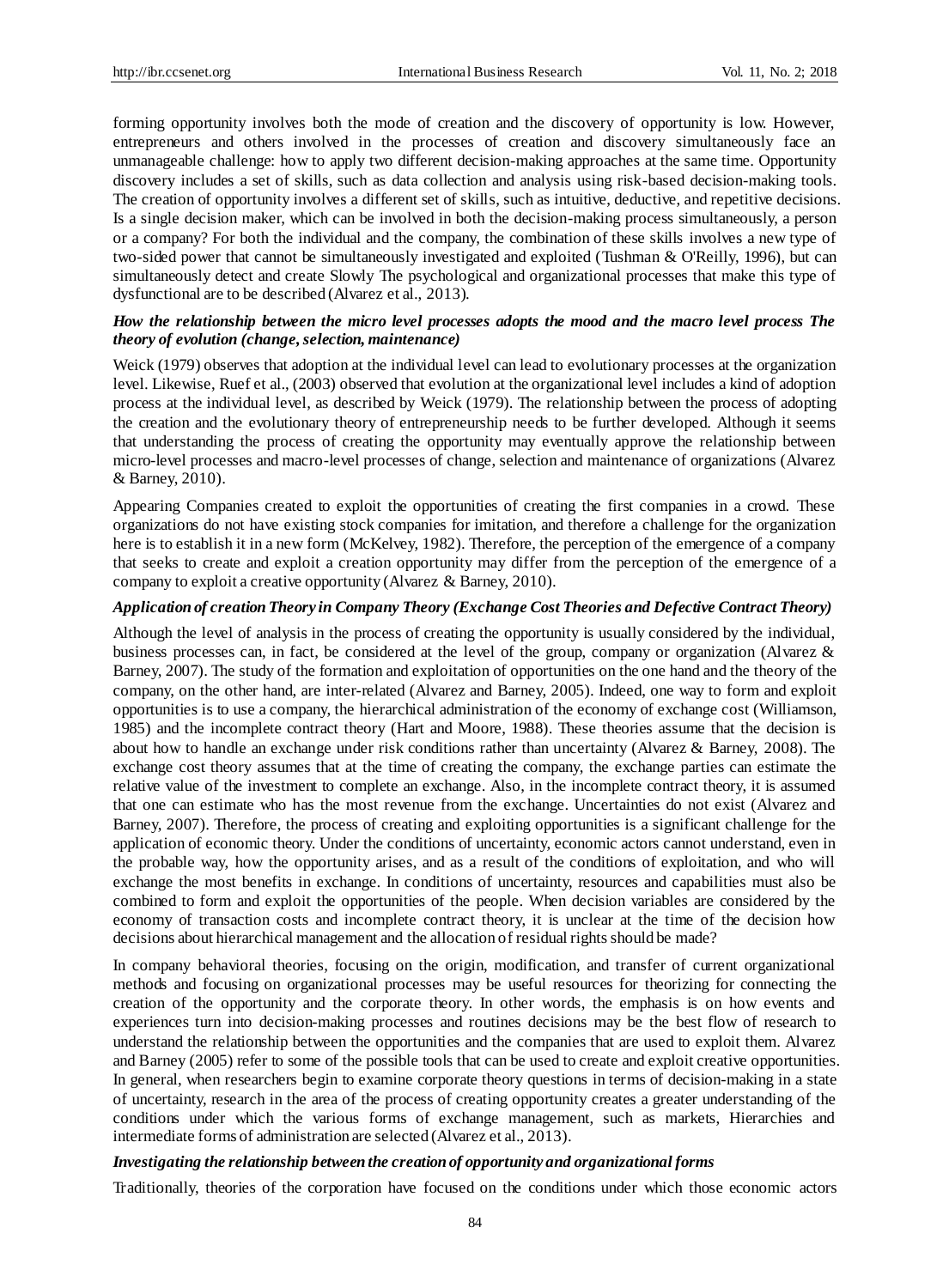choose the hierarchical forms of management, that is, companies select the business to manage economic exchanges (Williamson, 1985). Companies have different entities. Research in organizational forms began with Burns and Stalker (1961). One of the factors that may affect organizational form is the formation and exploitation of opportunities whose impact is less understood. Factors affecting organizational forms include cases such as the corporate environment, the establishment team (Beckman, 2006), attempts to gain competitive advantage (Barney, 1991; 1986), institutional pressures (DiMaggio & Powell, 1983) and social movements (Swaminathan and Wade, 2001). But the effect of forming and exploiting the opportunity is less understood. For example, companies created to exploit created opportunities may not be able to adapt to the forms of organization that prevailed in a pre-existing industry. Under conditions of creation, the organizers may choose their organizational form based on their personal experiences (Stinchcombe, 1965), or potentially select the forms of the industry in the field of new creation. Companies focus on learning and experimentation in this context, and choose the corporate commitment forms (Burton, 2001), family-centered (Ouchi, 1980) and Organic (Burns & Stalker, 1961). The connection between opportunity and other forms of organization requires more attention. These questions require more experimental and theoretical analysis (Alvarez et al., 2013).

### *How does the process of creating opportunity lead to a competitive advantage?*

It seems that creation processes to be the source of corporate advantage over discovery processes. Although this is a question that has not been asked yet and has not been answered. Because the information on the discovery process of information about creation processes is more accessible, it is likely that these advantages are temporary because the next actors imitate the successful actions of the previous entrepreneurs. In general, those exploiting discovery opportunities may have a sustainable competitive advantage, provided that their actions are protected by natural or accepted barriers). However, the processes of creation are dependent on the path and in which the creation of paths occurs, and if the opportunity is successfully formed and exploited, it can lead to unintended ambiguous advantages that result from learning experience through a unique action of an entrepreneur. This may make it harder for people to create opportunities for imitation (Barney, 1991). Since the processes of production have a significant output variance, the formation of creating opportunities has no basis to be used by entrepreneurs (Alvarez et al., 2013).

For the reasons given above, the difference between the formation and exploitation of discovery opportunities and creative opportunities may be a great experimental ground for testing some of the claims of a source-centered theory. Indeed, Opportunity Research may be one of the keys and unconfirmed assumptions of the source-driven theory. In particular, this theory assumes that resources and capabilities are distributed in a non-uniform way between actors, but does not explain how this heterogeneity comes from. Research in the process of opportunity refers to at least two sources of non-homogeneity:

(1) In a field of discovery, heterogeneity in resources and capabilities after the discovery and exploitation of opportunity may be due to previous differences in the consciousness of external shocks to the market or industry;

(2) In a context of creation, heterogeneity in resources and capabilities after the creation and exploitation of opportunities is due to an evolving vagrancy process that is unpredictable and dependent on the path through which the same actors are different. To the extent that exploratory opportunity can explain the source of differences in resources and capabilities, it may be able to complete strategic management research (Alvarez et al., 2015).

## *Unanswered Questions (Alvarez & Barney, 2007)*

Concerning the formation and exploitation of opportunities, there are questions that are more consistent with the creation theory, but have not been answered or asked at all (Alvarez & Barney, 2007):

- How does entrepreneurial action create opportunities?
- Is the difference between entrepreneurs and non-entrepreneurs the cause or effect of entrepreneurial action?
- How do entrepreneurs use gradual, duplicate and inductive processes for decision-making?

Future research in entrepreneurship should carefully consider the information requirements that entrepreneurs act in (Alvarez & Barney, 2007).

The usage of creation Theory to answer an unanswered question in source-centered theory

One of the important questions in resource-based theory is that from where the sources of heterogeneity that lead to competitive advantage come from (Barney, 2001), which has not yet been answered (Alvarez & Barney, 2007). The creation Theory provides an answer to this question. Under the conditions of uncertainty, the adoption process over time has led to an exacerbation of very small differences at the beginning of the process of creating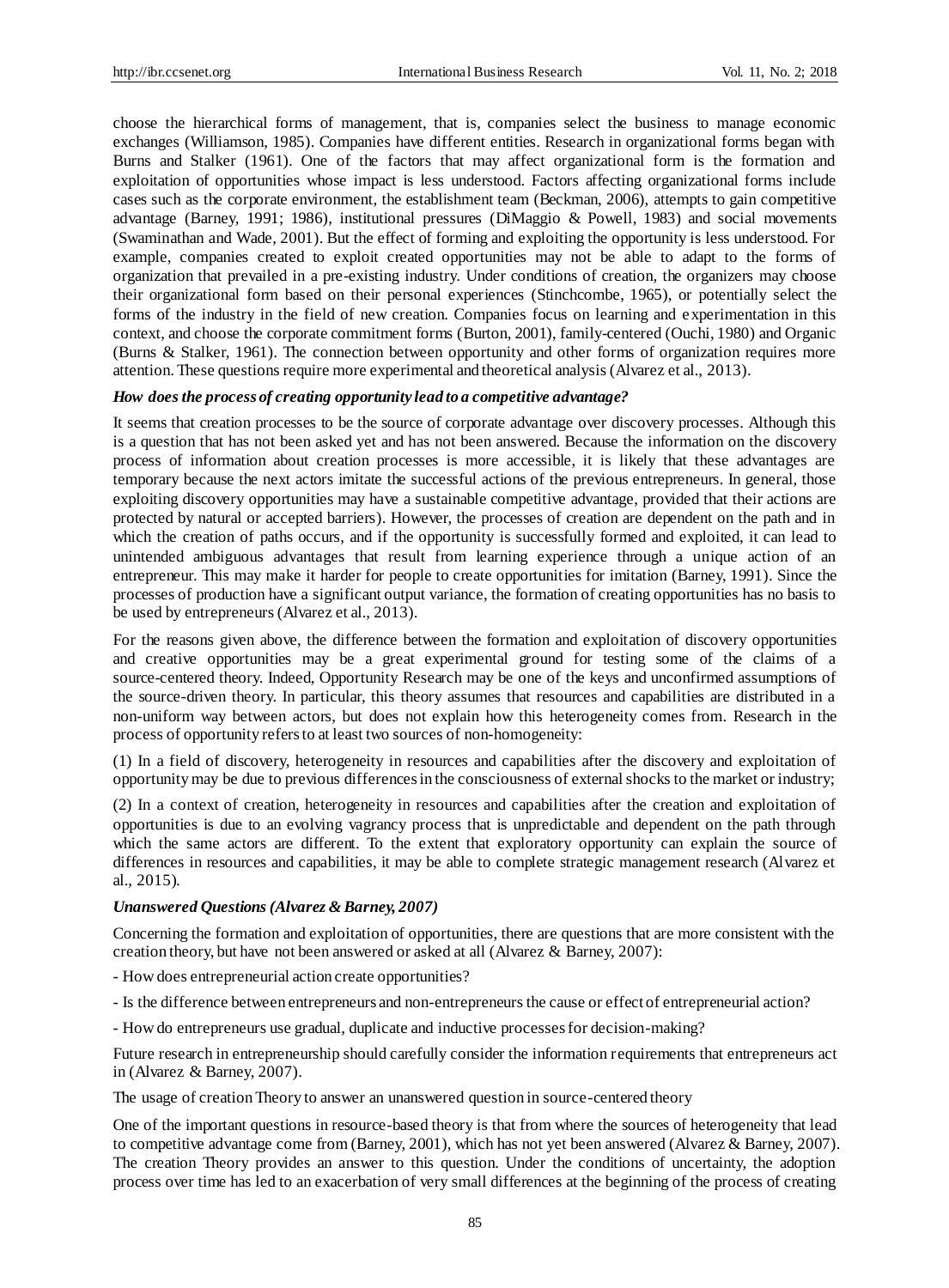the opportunity. Therefore, the approval process can lead to heterogeneity in the resources and capabilities of valuable, scarce and costly imitation resources, thereby creating a sustainable competitive advantage. Because this process is different for individuals, teams, corporations, and organizations. The link between source-centered theory and creation theory refers to the role of path dependence (Arthur, 1989). The path dependence in the theory of creativity is of two types. The first type of path dependence refers to the fact that the opportunities determined by the entrepreneur relate to knowledge and information that has already existed in a previously established pathway and affects the actions of the entrepreneur. In the second type of path dependence, the entrepreneurial action is not only influenced by an existing path, but it can also create that route. The second-order dependence of the second-generation theory is related to researchers, who consider the initial condition as an initial design that determines the original shape of a company and its following development (Nelson and Winter, 1982). Creation theory points to the fact that the preliminary conditions of the company may be the result of the actions that entrepreneurs have taken to create the opportunity (Alvarez & Barney, 2007).

## *Changing in actors for the creation of opportunity*

The process of creating the opportunity changes the actors involved in the process (Alvarez and Barney, 2010), but there is still no empirical research to test this conjecture.

## **5. Discussion and Conclusion**

Technology entrepreneurship classifies the entrepreneurial opportunities of the technology-driven by identifying, determining, or creating and exploiting those opportunities. It also involves managing small businesses owned by engineers and scientists, introducing applications for a specific technology, starting new technology-centric businesses, introducing new applications, or manipulating opportunities that all rely on scientific and technical knowledge Besides working with others to create technology or technology change.

Technology-based micro-enterprise through research and development, technology creation, technological opportunities, technology transfer, and technology management lead to the creation of technology-based companies and technological innovation in existing organizations. According to statistics provided by the GEM Center, the Innovation Entrepreneurship Indicator, which represents the emerging and new entrepreneurial entrepreneurship TEA, 12.3% of new enterprises occur in the adult population (18-64 years old). The "Understanding the Entrepreneurial Opportunity" indicator, which indicates an individual's perceived opportunities for the environment around him in the next 6 months, is 36.9 percent in 2016, which is ranked 40th among 67 countries (Global Entrepreneurship Center Report, 2016).

One of the typical methods of companies to decide future trends is  $R \& D$  activities. Among the most important factors in the failure of research and development plans are mistakes in initial estimates, uncertainty in estimates and performance, external factors changes, and, eventually, the complexity and extent of the project scope. The notion of creating is an opportunity to outline the actions that entrepreneurs take to shape and exploit opportunities (Sarasvathy et al., 2003).

Mentality opportunities deliver opportunities where none of the parties have a clear and distinct supply and demand, then one or both of them must be created and several economic patents must be made in the way of marketing, franchising, etc., so that opportunity can be created. This perception of opportunity deals with the creation of new markets (Sarasvathy, 2003).

Based on the research carried out by various thinkers, the process of the emergence of opportunity is not fully understood and requires further research. The aspects of the creation Theory are described by a group of writers (Ruef et al., 2003; Alvarez and Barney, 2007; Baker and Nelson, 2005; Sarasvathy, 2003; Sarasvathy, 2001). Nevertheless, creation theory still needs to be elaborated as a coherent theory in literature. Faced with everyday problems, it is easy to understand processes and events that lead to the emergence of opportunities It is comprehensible to understand the processes through being with them and living with them, but in technological matters, since this is not possible for us, we can rely on the information of individuals and organizations that have encountered these issues, and create technological entrepreneurship opportunities in addition to use measuring and identify research variables, questionnaires and standard questions developed and industrialized by other researchers (Nelson, 2005; Sarasvathy, 2001;Weick, 1979).

Therefore, in the present study, the gap between theories was discussed and it turns out to be clear that in some cases there are questions that need to be addressed to develop theories.

## **References**

Alimadadi, S., Bengtson, A., & Hadjikhani, A. (2018). How does uncertainty impact opportunity development in internationalization? *International Business Review*, *27*(1), 161-172.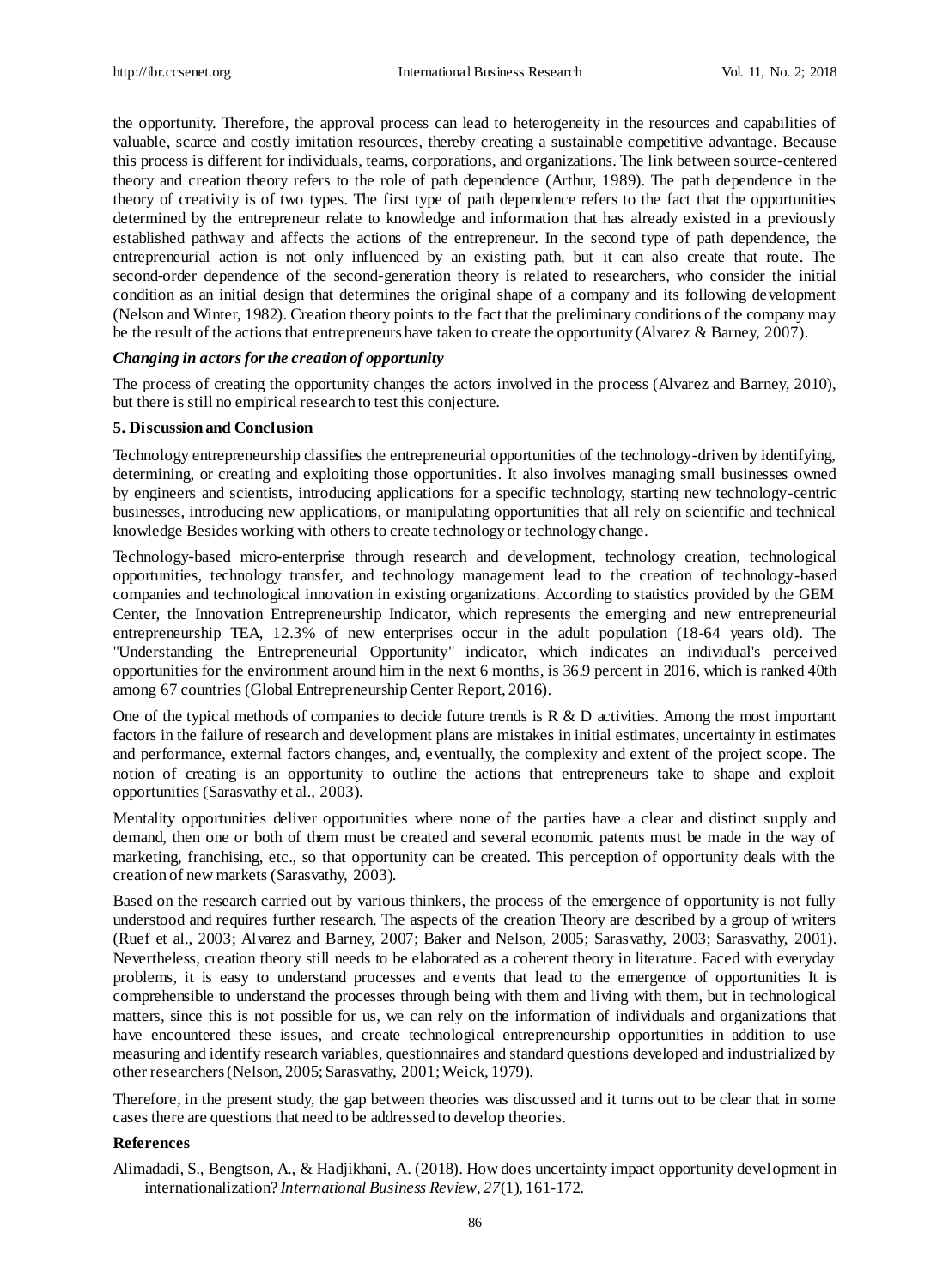https://doi.org/10.1016/j.ibusrev.2017.06.002

- Alvarez, S. A., & Barney, J. B. (2005). How do entrepreneurs organize firms under conditions of uncertainty? *Journal of management*, *31*(5), 776-793. https://doi.org/10.1177/0149206305279486
- Alvarez, S. A., & Barney, J. B. (2007). Discovery and creation: Alternative theories of entrepreneurial action. *Strategic entrepreneurship journal*, *1*(1‐2), 11-26. https://doi.org/10.1002/sej.4
- Alvarez, S. A., & Barney, J. B. (2008). Opportunities, organizations, and entrepreneurship. *Strategic Entrepreneurship Journal*, *2*(4), 265. https://doi.org/10.1002/sej.61
- Alvarez, S. A., & Barney, J. B. (2010). Entrepreneurship and epistemology: The philosophical underpinnings of the study of entrepreneurial opportunities. *Academy of Management annals*, *4*(1), 557-583. https://doi.org/10.1080/19416520.2010.495521
- Alvarez, S. A., & Busenitz, L. W. (2001). The entrepreneurship of resource-based theory. *Journal of management*, *27*(6), 755-775. https://doi.org/10.1177/014920630102700609
- Alvarez, S. A., Barney, J. B., & Anderson, P. (2013). Forming and exploiting opportunities: The implications of discovery and creation processes for entrepreneurial and organizational research. *Organization Science*, *24*(1), 301-317. https://doi.org/10.1287/orsc.1110.0727
- Alvarez, S. A., Young, S. L., & Woolley, J. L. (2015). Opportunities and institutions: A co-creation story of the king crab industry. *Journal of Business Venturing*, *30*(1), 95-112. https://doi.org/10.1016/j.jbusvent.2014.07.011
- Arthur, W. B. (1989). Competing technologies, increasing returns, and lock-in by historical events. *The economic journal*, *99*(394), 116-131. https://doi.org/10.2307/2234208
- Baker, T., & Nelson, R. E. (2005). Creating something from nothing: Resource construction through entrepreneurial bricolage. *Administrative science quarterly*, *50*(3), 329-366. https://doi.org/10.2189/asqu.2005.50.3.329
- Barney, J. (1991). Firm resources and sustained competitive advantage. *Journal of management*, *17*(1), 99-120. https://doi.org/10.1177/014920639101700108
- Bauer, D. M., Bell, K. P., Nelson, E. J., & Calhoun, A. J. (2017). Managing small natural features: A synthesis of economic issues and Emergence opportunities. *Biological Conservation*. https://doi.org/10.1016/j.biocon.2017.01.001
- Beckman, C. M. (2006). The influence of founding team company affiliations on firm behavior. *Academy of Management Journal*, *49*(4), 741-758. https://doi.org/10.5465/AMJ.2006.22083030
- Bhave, M. P. (1994). A process model of entrepreneurial venture creation. *Journal of business venturing*, *9*(3), 223-242. https://doi.org/10.1016/0883-9026(94)90031-0
- Bruton, G. D., Ahlstrom, D., & Li, H. L. (2010). Institutional theory and entrepreneurship: where are we now and where do we need to move in the future?. *Entrepreneurship theory and practice*,  $34(3)$ ,  $421-440$ . https://doi.org/10.1111/j.1540-6520.2010.00390.x
- Burns, Tom E. and Stalker, G.M. (1961). The Management of Innovation. University of Illinois at Urbana-Champaign's Academy for Entrepreneurial Leadership Historical Research Reference in Entrepreneurship.
- Burton, M. D., ed. (2001). The Company They Keep: Founders'Models for Organizing New Firms. *Stanford University Press, Stanford, CA.*
- Davidsson, P. (2005). The entrepreneurial process as a matching problem.
- DiMaggio, P. (1988). Interest and agency in institutional theory. *Institutional Patterns and Organizations Cambridge*, 1-21.
- DiMaggio, P., & Powell, W. W. (1983). The iron cage revisited: Collective rationality and institutional isomorphism in organizational fields. *American Sociological Review*, *48*(2), 147-160. https://doi.org/10.2307/2095101
- Global Entrepreneurship Center Report, 2016
- Hart, O., & Moore, J. (1988). Incomplete contracts and renegotiation. *Econometrica: Journal of the Econometric Society*, 755-785. https://doi.org/10.2307/1912698